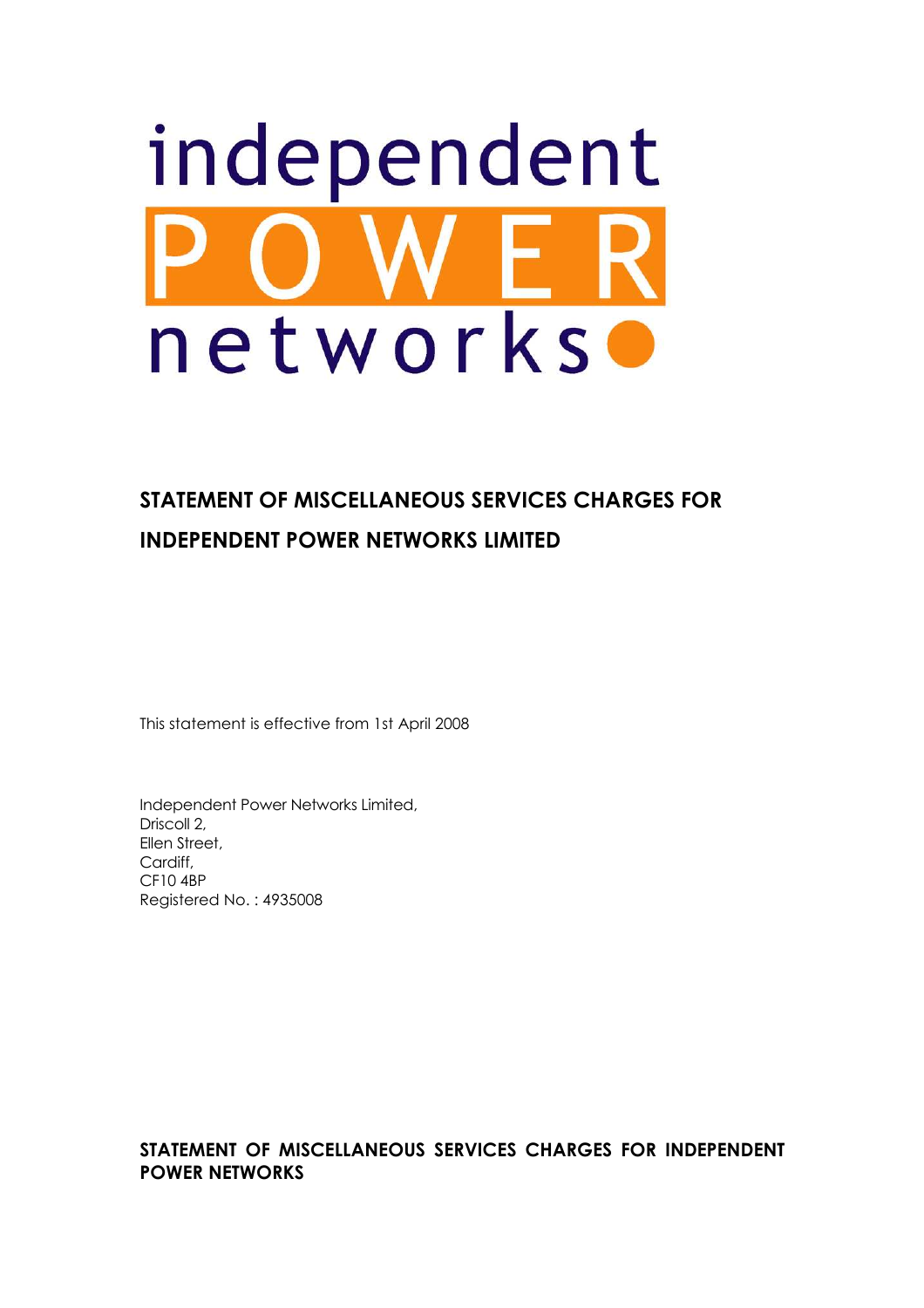#### **1. Introduction**

The Statement details the Transactional charges to be levied to persons (Users) using Independent Power Networks Limited's electricity distribution system for the purpose of conveying electricity to and from premises or distribution networks of other electricity distribution network operators.

The statement has been prepared in accordance with the requirements of the electricity distribution licence granted under the Electricity Act 1989, as amended by the Utilities Act 2000, the Sustainable Energy Act 2003 and the Energy Act 2004 ("the Act"). Words and expressions used in this statement shall have the meaning given to them in the Act and in the electricity licence and shall be construed accordingly.

This document should be read in conjunction with the Use of System Methodology Statement and the agreement for the use of system in place between IPNL and the User, which sets out, inter alia, the licence obligations and the terms and conditions for providing use of system.

This statement has been prepared in a form approved by the Gas and Electricity Markets Authority (the 'Authority').

IPNL's charging statements on:

- Use of System (UoS) Charging Methodology (SLC4);
- Use of system (UoS) Charges (SLC4A); and
- Connections Charging Methodology and Statement (SLC4B)
- Charges for Provision of Metering Point Administration and Data Services

are published separately.

If you need to contact us regarding any aspect of this document please write to or telephone our Pricing Manager at:

Independent Power Networks plc, Ocean Park House, Driscoll 2, Ellen Street, Cardiff, CF10 4BP

Telephone: 0845 055 6199

#### **Changes to the charges shown in this statement**

Charges shown are current at the time of publication Changes to these charges will be subject to the provisions of the relevant agreement for use of system.

The company will give 30 days notice of any changes to the charges in this statement.

#### **2. Transactional Charges for energisation, de-energisation and reenergisation**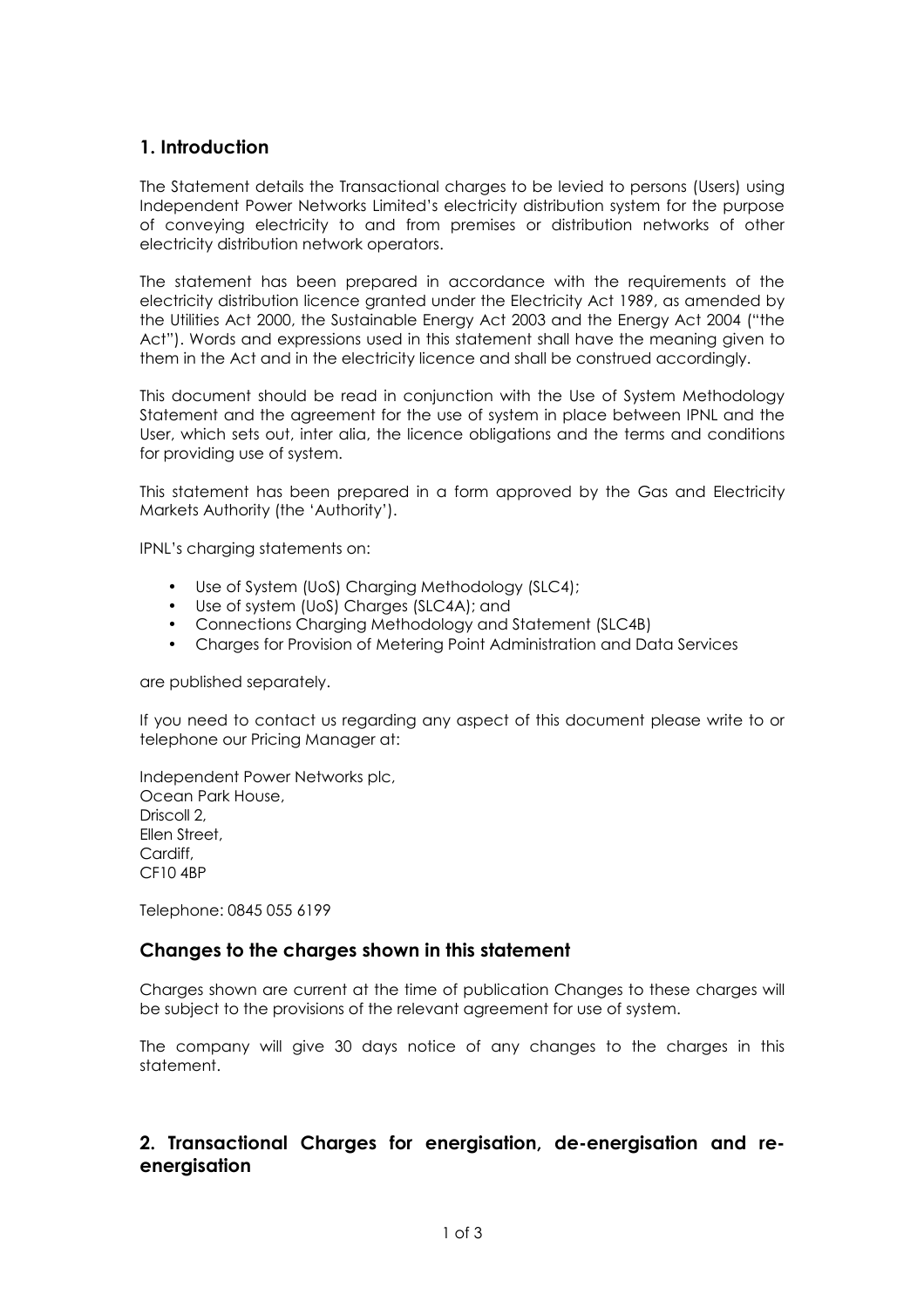The following charges apply when the relevant service is required of the distributor rather than the meter operator. These charges are based on the energisation, deenergisation and re-energisation being undertaken at the service cut out/meter position. Other methods of de-energisation, re-energisation (e.g. service cable joint) will be individually quoted.

#### **Transactional charges for energisation, de-energisation and re-energisation**

|    | <b>Activity</b>                                                                                                                                                                      | Charge                 |
|----|--------------------------------------------------------------------------------------------------------------------------------------------------------------------------------------|------------------------|
| 1. | Energise, de-energise or re-energise                                                                                                                                                 | £35.00                 |
|    | Visits to site premises to perform a change of energisation at the<br>supplier's request will incur this charge even when the request<br>does not result in a change to energisation |                        |
|    | Where the visit is to a larger business site, is other than during<br>normal working hours, or is otherwise exceptional, then<br>individually assessed charges will be quoted.       |                        |
| 2. | <b>Abortive Visit Charge</b>                                                                                                                                                         | £35.00                 |
| 3. | Investigate fault                                                                                                                                                                    | £35.00                 |
|    | Where no fault is found or fault lies in equipment which is the<br>responsibility of another person                                                                                  |                        |
| 4. | <b>Disconnection of supply</b>                                                                                                                                                       | Individually<br>quoted |
| 5. | Out of hours visits                                                                                                                                                                  | £75.00                 |
|    | Normal working hours are 08.30 - 17.00 Monday to Friday                                                                                                                              |                        |
|    | Out of hours are all other times                                                                                                                                                     |                        |
| 6. | <b>Unmetered supplies</b>                                                                                                                                                            | Individually           |
|    | Charges will be quoted individually on application                                                                                                                                   | quoted                 |

Charges for other services ancillary to Use of System will be individually quoted.

# **3. Transactional charges for Revenue Protection Services**